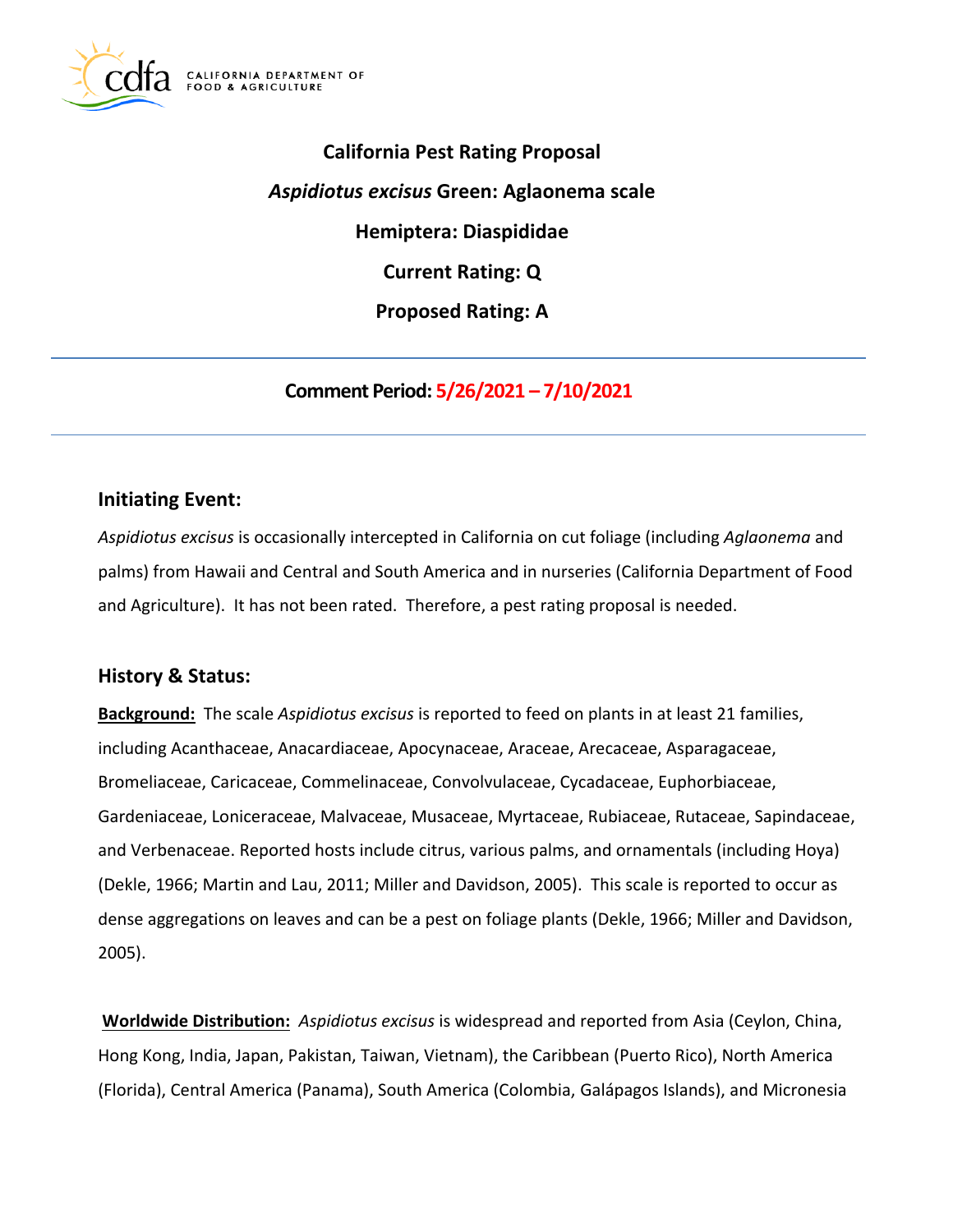

(Beardsley, 1966; Causton et al., 2006; Clausen, 1933; Dao et al., 2018; Kondo, 2001; Martin and Lau, 2011; Miller, 2005; Miller and Davidson, 2005; Mito and Uesugi, 2004; Normark et al., 2014; Takagi, 1969; Varshney, 2002).

**Official Control:** *: Aspidiotus excisus* is considered a quarantine pest in Morocco (EPPO Global Database).

**California Distribution:** *Aspidiotus excisus* is not known to be established in California.

**California Interceptions:** *Aspidiotus excisus* is occasionally intercepted in California on cut foliage (including *Aglaonema* and palms) from Hawaii and Central and South America and it was found in some nurseries between 1987 and 1993 in the state (California Department of Food and Agriculture).

The risk *Aspidiotus excisus* poses to California is evaluated below.

# **Consequences of Introduction:**

- 1) **Climate/Host Interaction:** *Aspidiotus excisus* appears to be limited to warmer areas. This scale is polyphagous and hosts are probably present in much of the state, but climate would likely limit its distribution to southern areas. Therefore, it receives a **Medium (2)** in this category.
	- Low (1) Not likely to establish in California; or likely to establish in very limited areas.
	- **– Medium (2) may be able to establish in a larger but limited part of California.**
	- High (3) likely to establish a widespread distribution in California.
- 2) **Known Pest Host Range:** *Aspidiotus excisus* is polyphagous and reported to feed on plants in at least 21 families. Therefore, it receives a **High (3)** in this category.
	- Low (1) has a very limited host range.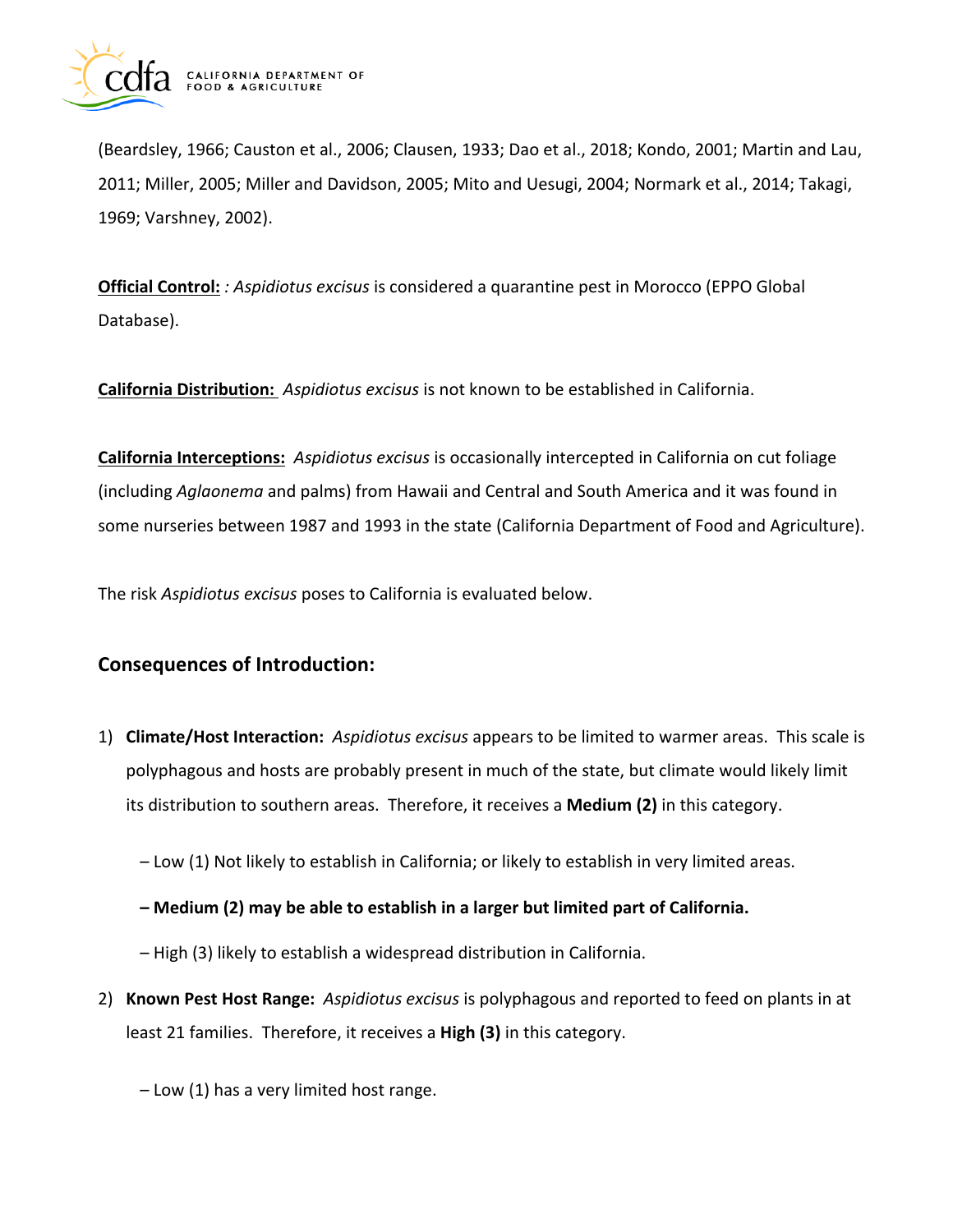

- Medium (2) has a moderate host range.
- **– High (3) has a wide host range.**
- 3) **Pest Reproductive and Dispersal Potential:** *Aspidiotus excisus* could be moved on infested plant material. Therefore, it receives a **Medium (2)** in this category.
	- Low (1) does not have high reproductive or dispersal potential.
	- **– Medium (2) has either high reproductive or dispersal potential.**
	- High (3) has both high reproduction and dispersal potential.
- 4) **Economic Impact**. Known hosts include citrus, palms, and a variety of ornamental plants. Nurseries and plantings in southern California could be impacted. Production costs of ornamental plants may increase if the scale becomes established in California. It does not appear to be a significant citrus pest. Therefore, it receives a **Low (1)** in this category.

### **Economic Impact: B**

- A. The pest could lower crop yield.
- **B. The pest could lower crop value (includes increasing crop production costs).**
- C. The pest could trigger the loss of markets (includes quarantines).
- D. The pest could negatively change normal cultural practices.
- E. The pest can vector, or is vectored, by another pestiferous organism.
- F. The organism is injurious or poisonous to agriculturally important animals.
- G. The organism can interfere with the delivery or supply of water for agricultural uses.

#### **Economic Impact Score: Low**

- **– Low (1) causes 0 or 1 of these impacts.**
- Medium (2) causes 2 of these impacts.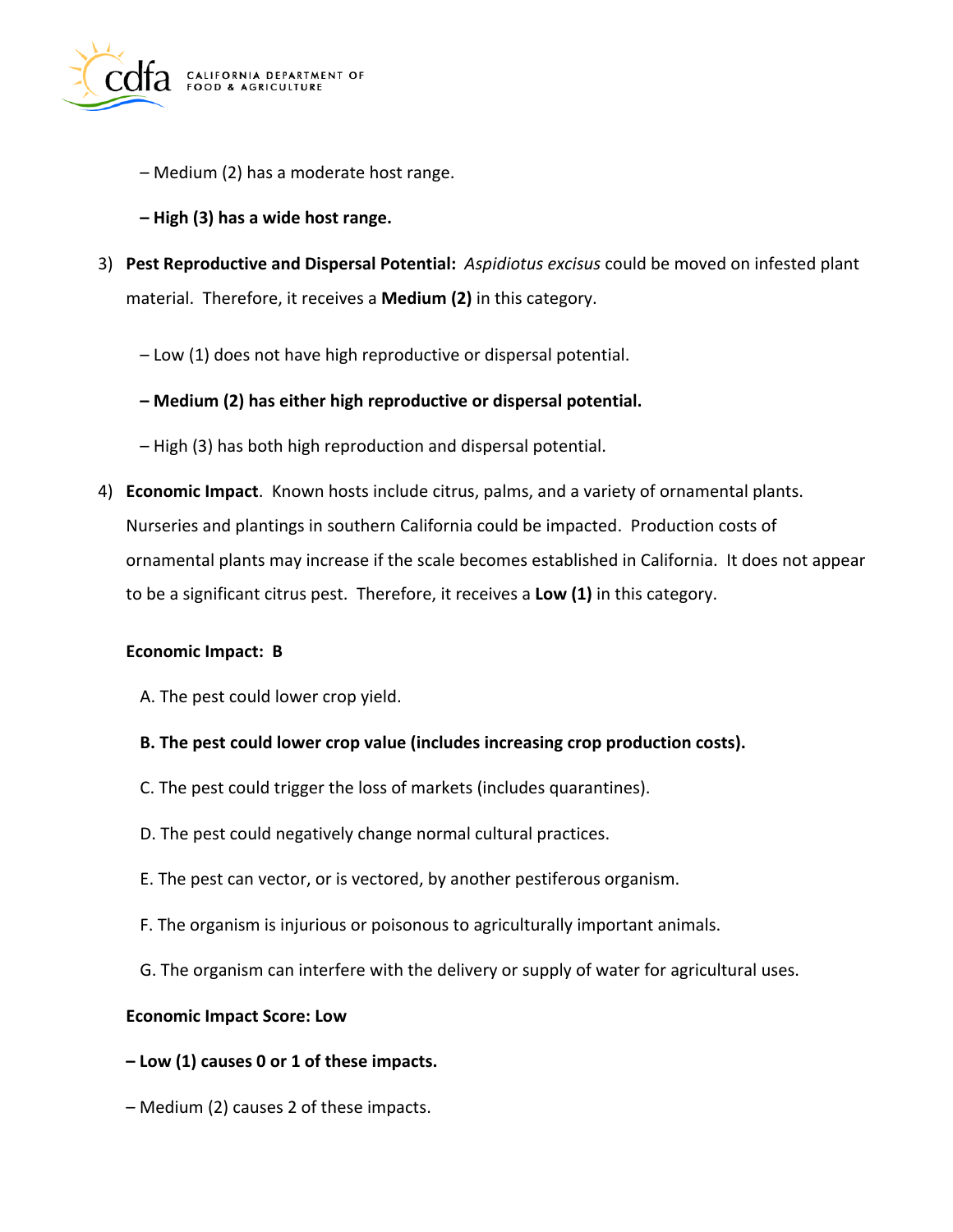

- High (3) causes 3 or more of these impacts.
- 5) **Environmental Impact**. Infestations of *A. excisus* on ornamental plants could lead to private treatments. Therefore, *A. excisus* receives a **High (3)** in this category.

### **Environmental Impact: D, E**

A. The pest could have a significant environmental impact such as lowering biodiversity, disrupting natural communities, or changing ecosystem processes.

B. The pest could directly affect threatened or endangered species.

C. The pest could impact threatened or endangered species by disrupting critical habitats.

### **D. The pest could trigger additional official or private treatment programs.**

**E. The pest significantly impacts cultural practices, home/urban gardening or ornamental plantings.** 

### **Environmental Impact Score: High (3)**

– Low (1) causes none of the above to occur.

- Medium (2) causes one of the above to occur.
- **– High (3) causes two or more of the above to occur.**

### **Consequences of Introduction to California for** *Aspidiotus excisus***: Medium (11)**

Add up the total score and include it here.

–Low = 5-8 points

**–Medium = 9-12 points** 

 $-High = 13-15$  points

6) **Post Entry Distribution and Survey Information:** *Aspidiotus excisus* is not known to be established in California. It receives a **Not established (0)** in this category.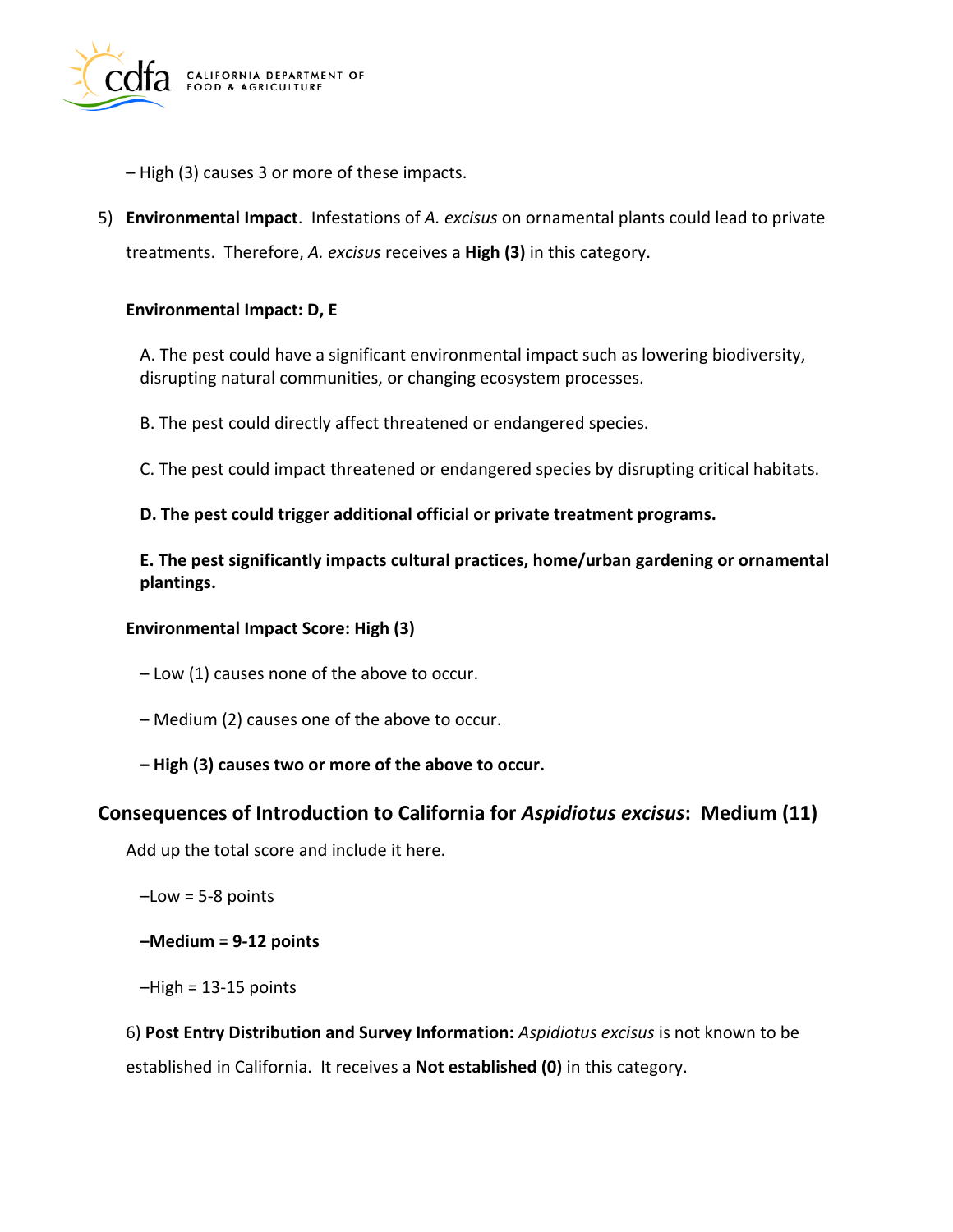

### **–Not established (0) Pest never detected in California, or known only from incursions.**

–Low (-1) Pest has a localized distribution in California, or is established in one suitable climate/host area (region).

–Medium (-2) Pest is widespread in California but not fully established in the endangered area, or pest established in two contiguous suitable climate/host areas.

–High (-3) Pest has fully established in the endangered area, or pest is reported in more than two contiguous or non-contiguous suitable climate/host areas.

# **Final Score:**

7) The final score is the consequences of introduction score minus the post entry distribution and survey information score: Medium (11)

# **Uncertainty:**

There are two important areas of uncertainty. First, this scale is mostly limited to parts of the world with tropical or subtropical climates. It seems likely that it would be restricted to the southern coastal portions of the state if it is able to establish at all. Secondly, this scale is reported to mainly be a minor pest, although it could be significant in certain situations in California. It is possible that this scale does not have the potential to become a significant pest in California.

# **Conclusion and Rating Justification:**

*Aspidiotus excisus* is a polyphagous scale that feeds on at least 21 families of plants. It could attack citrus and a variety of ornamental plants in California. It is not known to be in California. Although it does not appear to be considered a serious pests in most of the areas it is present, its ability to feed on many different plants makes it difficult to predict what it might do in this state. For these reasons, an "A" rating is justified.

# **References:**

Beardsley, J. W., Jr. 1966. Homoptera: Coccoidea. Insects of Micronesia 6:377-562.

California Department of Food and Agriculture. Pest and damage record database. Accessed April 7, 2021: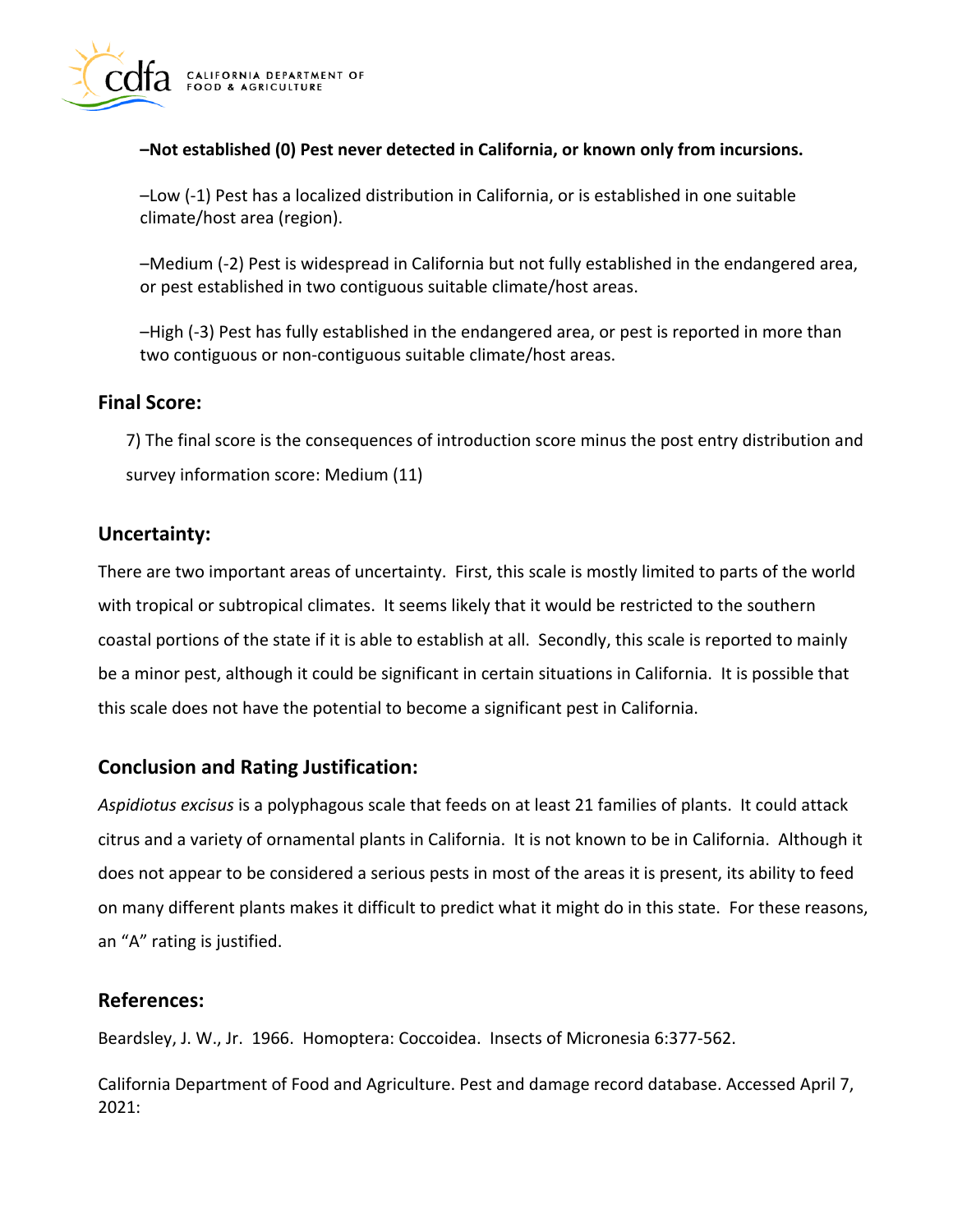

<https://pdr.cdfa.ca.gov/PDR/pdrmainmenu.aspx>

Causton, C. E., Peck, S. B., Sinclair, B. J., Roque-Albelo, L., Hodgson, C. J., and Landry, B. 2006. Alien insects: Threats and implications for conservation of Galápagos Islands. Annals of the Entomological Society of America 99:121-143.

Clausen, C. P. 1933. The citrus insects of tropical Asia. United States Department of Agriculture Circular 266:1-35.

Dao, H. T., Beattie, G. A. C., Watson, G. W., Pham, V. L., Nguyen, V. L., Le, D. K., Nguyen, T. H., Nguyen, D. V., and Holford, P. 2018. Citrus diaspidids in Viet Nam: New, and confirmation of previous, records based on morphological and molecular verification of taxa. Journal of Asia-Pacific Entomology 21:81-96.

Dekle, G. W. 1966. Aglaonema scale (*Temnaspidiotus excisus* (Green)). Florida Department of Agriculture, Division of Plant Industry, Entomology Circular 49:1-2.

EPPO Global Database. Accessed May 11, 2021: <https://gd.eppo.int/>

Kondo, T. 2001. Las cochinillas de Colombia (Hemiptera: Coccoidea). Biota Colombiana 2:31-48.

Miller, D. R. 2005. Selected scale insect groups (Hemiptera: Coccoidea) in the southern region of the United States. Florida Entomologist 88:482-501.

Miller, D. R. and Davidson, J. A. 2005. Armored scale insect pests of trees and shrubs. Comstock Publishing Associates, Ithaca, New York.

Mito, T. and Uesugi, T. 2004. Invasive alien species in Japan: The status quo and the new regulation for prevention of their adverse effects. Global Environmental Research 8:171-191.

Normark, B. J., Morse, G. E., Krewinski, A., and Okusu, A. 2014. Armored scale insects (Hemiptera: Diaspididae) of San Lorenzo National Park, Panama, with descriptions of two new species. Annals of the Entomological Society of America 107:37-49.

Takagi, S. 1969. Diaspididae of Taiwan based on material collected in connection with the Japan-U.S. co-operative science programs, 1965. Insecta Matsumurana 32:1-110.

Varshney, R. K. 2002. A check-list of the scale insects and mealybugs of south Asia (part – 2). Records of the Zoological Survey of India. Occasional Paper No. 191:1-147.